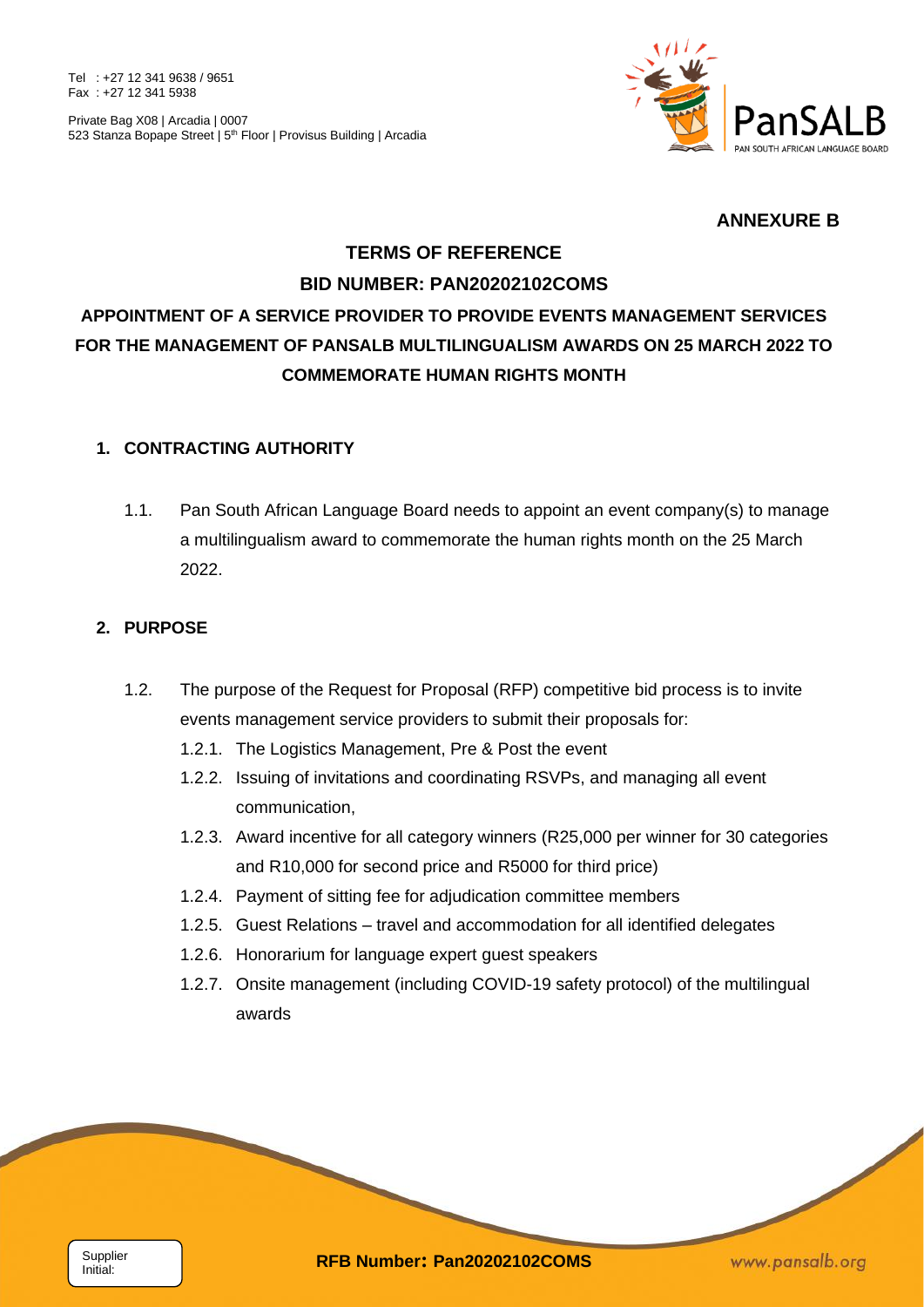#### **3. INTRODUCTION AND BACKGROUND**

- 2.1. Pan South African Language Board is an entity of government under Department of Sport, Arts and Culture, which promotes and supports the development of languages within South Africa.
- 2.2. The Board was established by national legislation with the exclusive mandate to promote and create conditions for the development and use of all official languages of the Republic of South Africa, including the KHOI, Nama, and San languages, as well as the South African Sign language.
- 2.3. Human Rights Month is commemorated in March to remind South Africans about the sacrifices that accompanied the struggle for the attainment of democracy in South Africa. Human Rights Day on 21 March falls within this period.
- 2.4. The Pan South African Language Board will be undertaking various programmes throughout the month to raise awareness on Linguistic Human Rights, it is envisaged that this campaign will culminate with the recognition of institutional/individual contribution towards the advancement of the language mandate in the country.
- 2.5. The PanSALB Multilingualism Awards were established in 2002 to advance the promotion of mother tongue use and to advance the Constitution provisions for the furtherance of multilingualism in the country.
- 2.6. The awards were conceptualized to recognize meritorious achievement in advancing the language mandate and are bestowed by the Board on individuals/organizations who have excelled in the promotion and preservation of all languages commonly used in South Africa.
- 2.7. The objectives of the PanSALB Multilingualism Awards are to:
	- $\checkmark$  promote and recognize exceptional work in the development and promotion of all official and other languages commonly spoken in South Africa.
	- $\checkmark$  broadcast the importance of multilingualism in South Africa.
	- $\checkmark$  enhance the use of all official languages.

 $\checkmark$  raise awareness on the role of languages in general as a uniting agent to the people of the Republic of South Africa publicize the role of PanSALB in fostering the climate of equitable language practice.

Initial:

**RFB Number: Pan20202102COMS** *www.pansalb.org www.pansalb.org*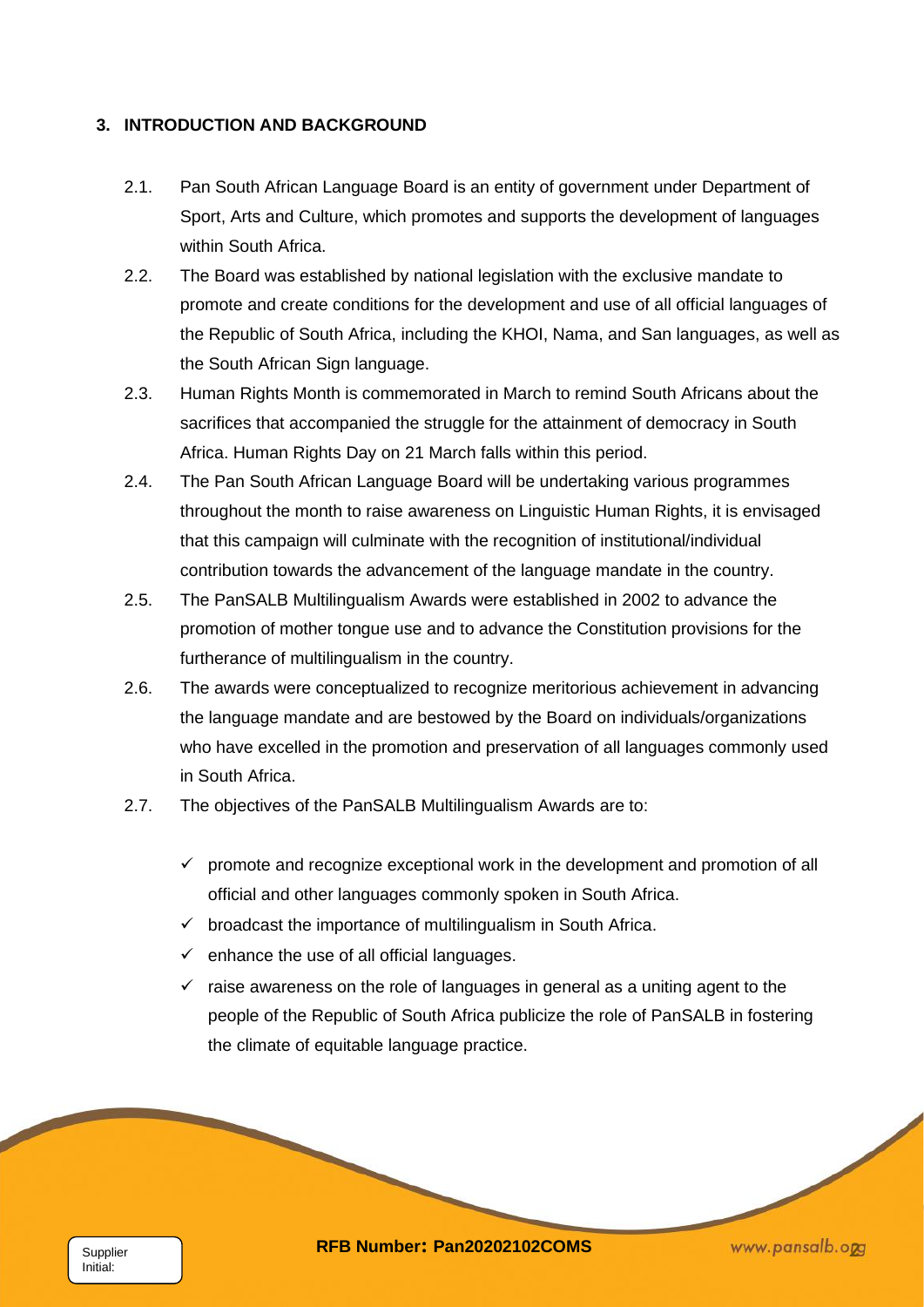## **4. SCOPE OF WORK**

The bidder's proposal must be inclusive (but not limited to) the following requirements:

#### **4.1. Planning**

- 4.1.1. **Event schedule:** Create a project plan with deadlines, key milestone outlining seamless interaction.
- 4.1.2. **Logistics:** Create a logistics roster covering pre to post event activities. Negotiating a conference package for all attendees.
	- $\checkmark$  Venue and Décor for approximately 350 people.
	- $\checkmark$  Catering (meals and refreshments) for 350 people
	- $\checkmark$  Sound, PA system and lighting
	- ✓ Professional videography & photography
	- ✓ Entertainment
	- ✓ Travel and accommodation (all PanSALB staff members, chairpersons of structures, speakers/MC's, adjudication committee members, awards nominees)
	- $\checkmark$  Promotional material
	- $\checkmark$  Awards incentive for 30 eligible categories
- 4.1.3. **Theme and Aesthetics:** Provide options for the event exhibition and themes that will be incorporated in all promotions, printed materials and onsite signature.
- 4.1.4. **Budget:** Manage overall budget throughout the project (**no variations to budget will be allowed**).
- 4.1.5. **Management of Invitations and RSVP:** The successful service provider is to create an efficient and effective system that will allow PanSALB to ascertain the possible success or failure of the event.
- 4.1.6. **Co-ordination and Management of the Awards:** Liaise with PanSALB officials for required approvals.
- 4.1.7. **Security and emergency services:** The successful service provider must ensure that the necessary security and disaster management measures are in place.
- 4.1.8. **Event Certificates:** The successful service provider must comply with the necessary certification to host an in or outdoor event (in line with the Disaster Management protocols i.e., COVID-19 regulations)

**RFB Number: Pan20202102COMS** *www.pansalb.ogg*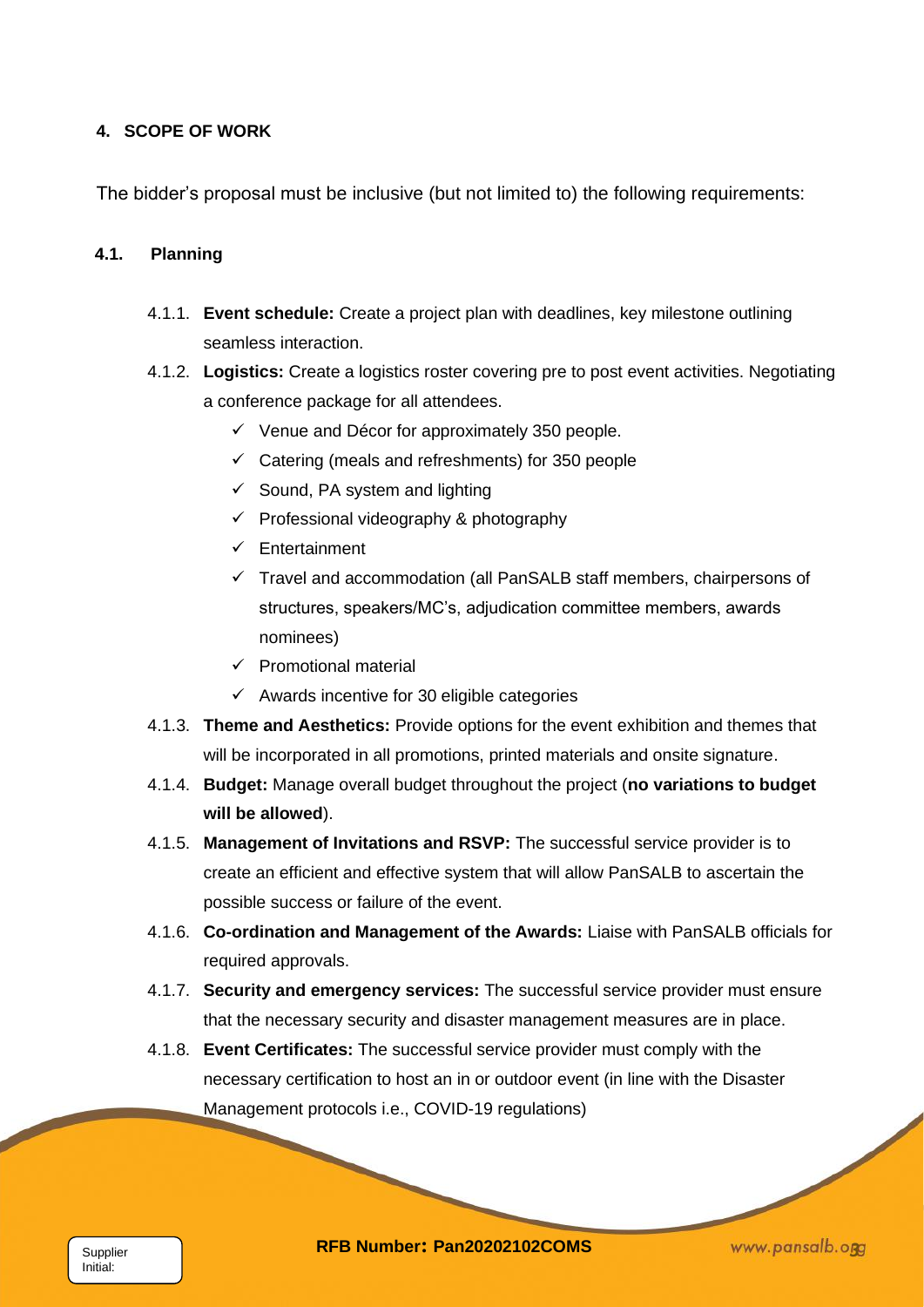## **4.2. Event Promotions**

- 4.2.1. **Target audience:** PanSALB stakeholders to be provided by PanSALB marketing department.
- 4.2.2. **Promotions:** Coordinating all marketing efforts to promote the event to the required target audience via, Mass Media Platforms (TV-Radio-Billboards-Print), social media platforms and PanSALB marketing platforms.
- 4.2.3. **Registration system:** The service provider will be required to provide a registration system which must include pre-event registration, onsite registration, and a creation of a QR code for access to the event. Providing Lanyards for all attendees on arrival – hosted at the registration desk.
- 4.2.4. **Design, distribution of invites and management of RSVPs:** The service provider will be responsible for the management and design of invites circulation. This should be provided in weekly Steering Committee meetings leading up until the event takes place.
- 4.2.5. **Marketing materials:** PanSALB will provide guidance on marketing materials required (printed and digital). The service provider will be required to produce (design, print, bind and distribute) and prepare material for distribution at the event.

## **4. RESULTS TO BE ACHIEVED BY THE SERVICE PROVIDER**

- 4.1. This Request for Proposal (RFP), as compiled by PanSALB is being made available, on the same basis to all bidders and a bidder submitting a response thereto will be deemed to do so on the basis that they acknowledge and accept the terms and conditions set out below.
- 4.2. Supplier performance management is viewed by PanSALB SA as a critical component in ensuring value for money in acquisition and good supplier relations between PanSALB and all its suppliers.
- 4.3. The successful bidder(s) shall upon receipt of written notification of an award, be required to conclude a services level agreement (SLA) which will form an integral part of the supply agreement.
- 4.4. This SLA will serve as a tool to measure, monitor, and assess the supplier's performance and ensures effective delivery of service, quality and value-add to PanSALB.
- 4.5. The scope of work shall form part of the agreement.

**RFB Number: Pan20202102COMS** *Allemany and allemance www.pansalb.org**www.pansalb.org*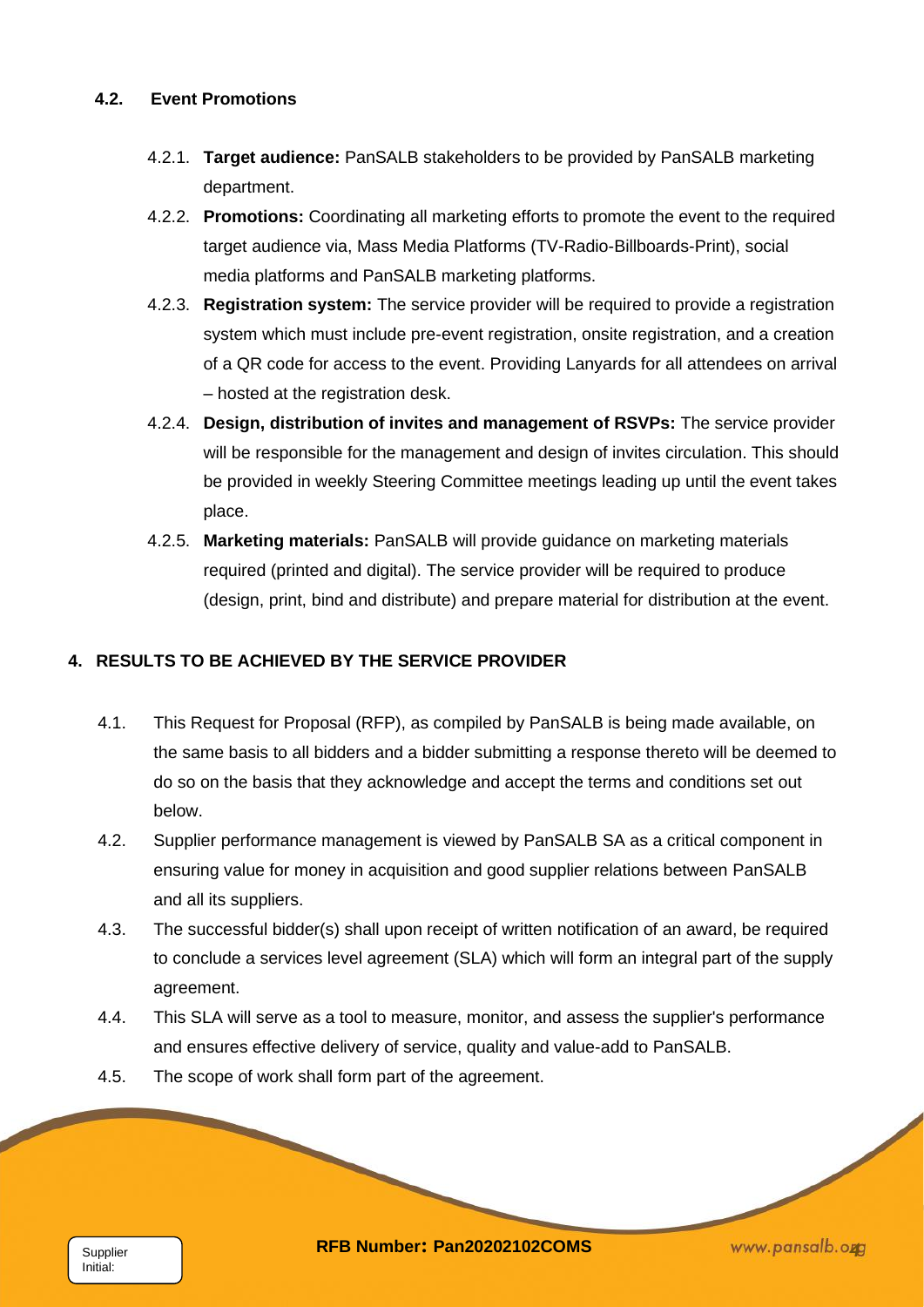## **5. CONFIDENTIALITY**

5.1. The bidder undertakes, at any time during the term of its appointment and after any termination or cancellation thereof, not to disclose directly, or indirectly, nor directly or indirectly use, whether for its own benefit or that of any other person any confidential information of PanSALB including that of or any information relating to its clients, customers, suppliers, donors, sponsors, or agents.

## **6. INTELLETUAL PROPERTY RIGHTS**

- 6.1. All copyright and intellectual property rights that may result in consequence of the work to be performed will become the property of PanSALB.
- 6.2. The successful service provider must hand over all documents and information in any format, including copies thereof, that it received from PanSALB or that it had access to during the assignment immediately after completion of the assignments to PanSALB.

## **7. DUE DILIGENCE**

- 7.1. A due diligence review may be conducted at the sole discretion of PanSALB at any time prior to the awarding of the contract which may include but is not limited to conducting site visits at bidder's corporate offices.
- 7.2. PanSALB promotes local production and content and for purposes of this RFP PanSALB reserves the right to only consider South African based service providers for appointment under this RFP.
- 7.3. PanSALB reserves the right to interview service providers that would have been short listed for specific assignments.
- 7.4. PanSALB may, at its sole discretion award an assignment or any part thereof to more than one service provider or to any service provider not forming part of the appointed service provider(s) depending on the nature of the assignment.
- 7.5. Failure to comply with any condition of this request for a proposal will invalidate the respective Bid proposal.

Initial:

**RFB Number: Pan20202102COMS** *www.pansalb.ogg*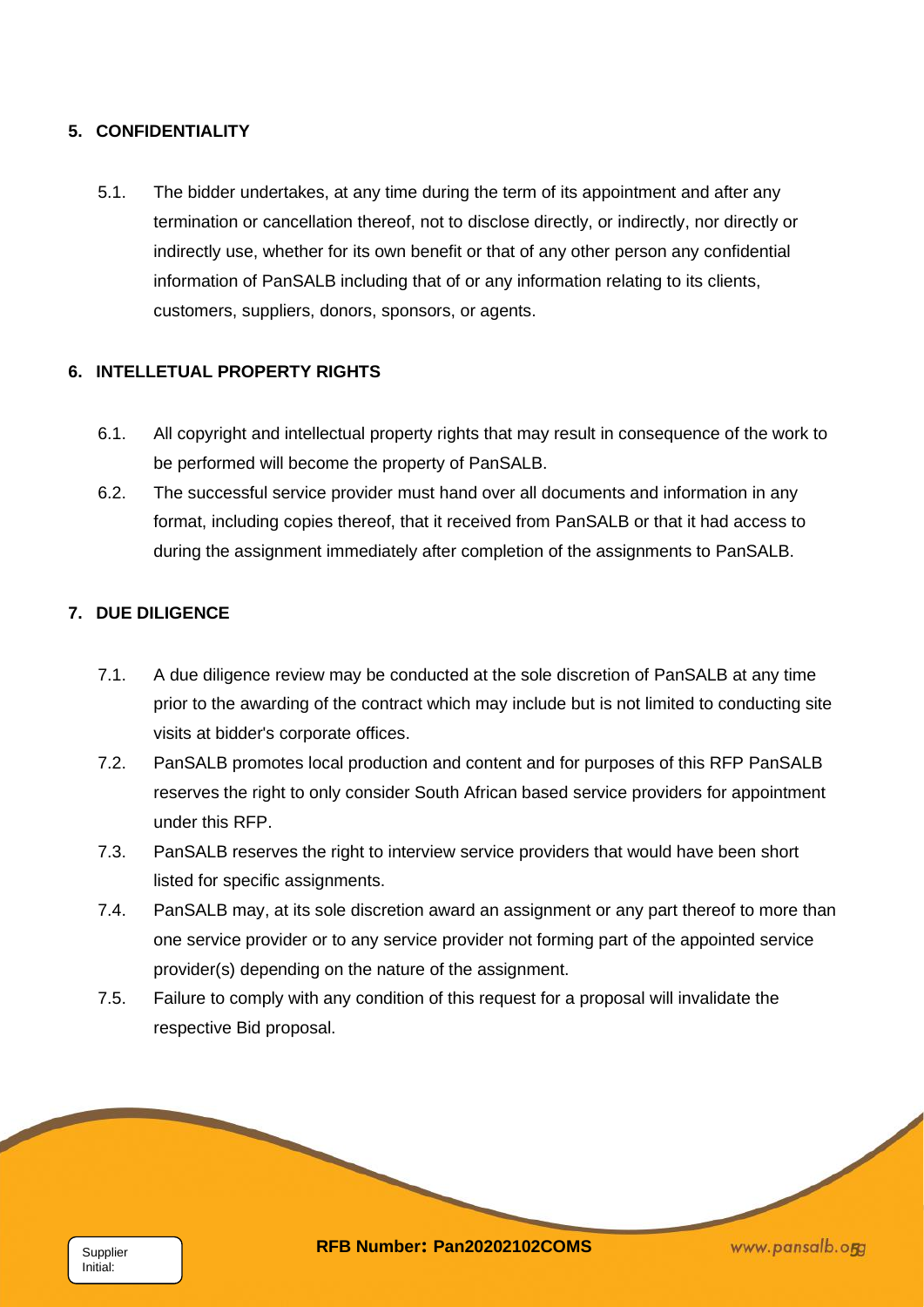7.6. A bidder shall, in the event of a **"Change Event",** such as a sale, acquisition, merger, or other change of control of a bidder after submission of a Bid where such **"Change Event"** is achieved, directly or indirectly, in a single transaction or series of related transactions, or in the event of a sale of all or substantially all of the assets of the bidder in a single or series of related transactions, secure the prior written approval of PanSALB, failing which, PanSALB shall at its own discretion exclude the bidder from further participation in the Bid process.

#### **8. MANDATORY REQUIREMENTS**

#### 8.1. MINIMUM SCREENING REQUIREMENTS

- 8.1.1. In this phase All Bids received will be verified for compliance and completeness of the submitted proposal per the below set of mandatory requirements. Bidders who fail to comply with the below requirements may be eliminated and bidders who comply with the below progresses to the next phase of technical evaluation.
- 8.1.2. Bid forms must be fully completed, dated, initialed, signed in ink and received on/before the bid closing date and time specified on the bid invitation.
- 8.1.3. The Bid document must be:
	- i) Scanned into a memo stick
	- ii) without tearing; and

- iii) contain all pages.
- 8.1.4. Invitation to Bid (SBD 1) must be fully completed.
- 8.1.5. Submission of fully completed and signed Pricing Schedule (Price Schedule- SBD 3.1).
- 8.1.6. Submission of fully completed SBD 4 (Declaration of Interest).
- 8.1.7. Submission of fully completed SBD 6.1 (Preference Claim Certificate), accompanied by the original or certified B-BBEE Status Level Verification Certificate as issued by SANAS accredited service providers.
- 8.1.8. Submission of fully completed SBD 8 (Declaration of Bidders Past SCM Practice),
- 8.1.9. Submission of fully completed SBD 9 (Certificate of Independent Bid Determination)

**RFB Number: Pan20202102COMS** *KWW.pansalb.org*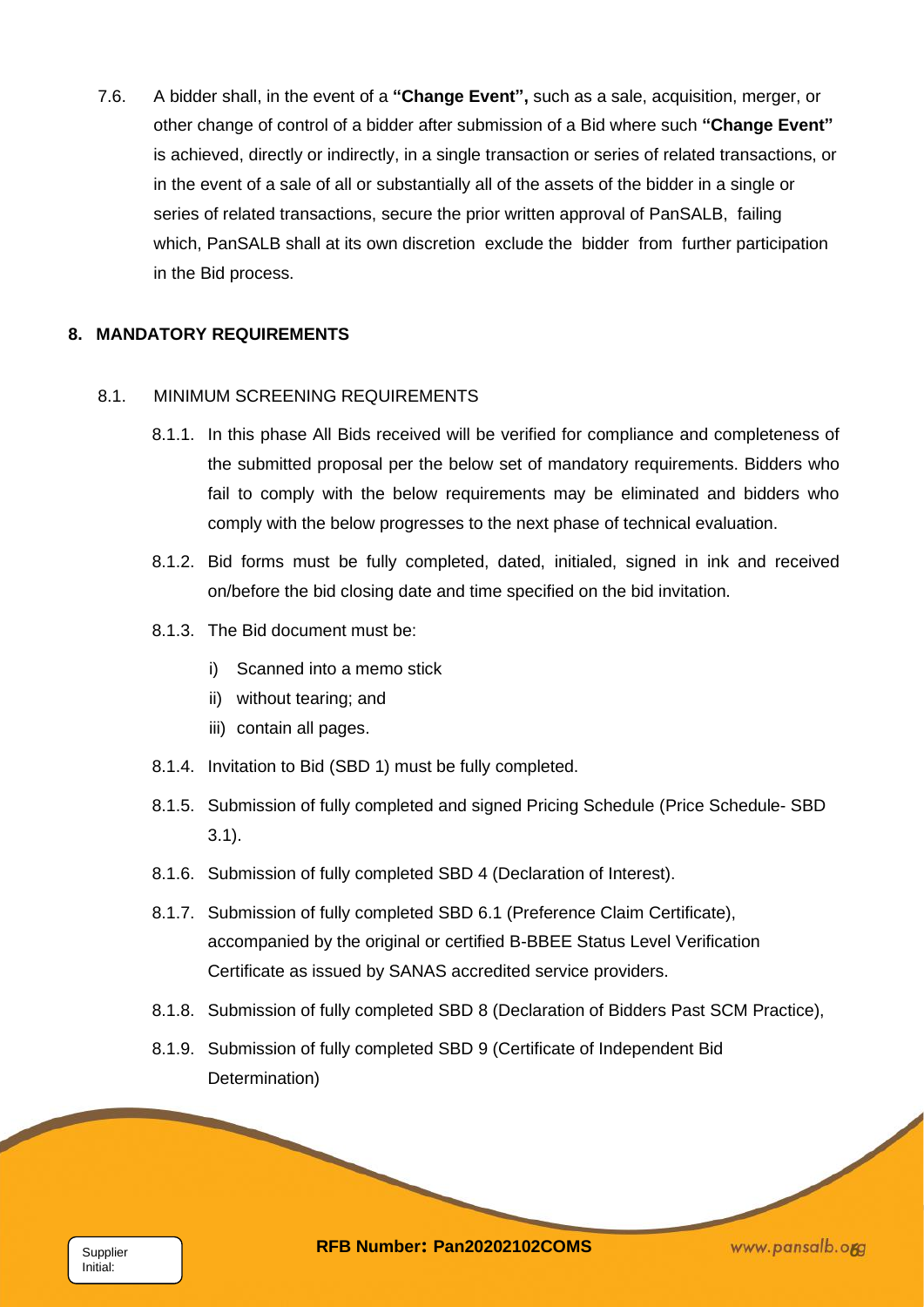8.1.10. Proof of registration on the Central Supplier Database.

**NB:** Any bidders who did not sign and submit any of the requested documents will be disqualified. All bidders who complied with the mandatory / minimum requirements will progress to the technical evaluation phase for further evaluation as per the set criteria in section **10.2** below.

## **9. EVALUATION REQUIREMENTS**

## **9.1. EVALUATION CRITERIA**

- **9.1.1.** This bid will be evaluated in 3 stages.
- **9.1.2.** The first 2 stages of evaluation are based on compliance and functionality, which will be evaluated using the criteria on paragraph 8 and 9.2 below.

## **9.2. FUNCTIONALITY**

**9.2.1.** The evaluation is based on functionality, which will be evaluated using the following criteria and points.

## **STAGE 2**

| No.    | <b>Criteria</b>                                            | <b>Points</b> |
|--------|------------------------------------------------------------|---------------|
| 9.2.1. | At least 5 years company operational experience reflected  | 35            |
|        | on the reference letters in the field of:                  |               |
|        | Concept development<br>0.                                  |               |
|        | <b>RSVP</b> systems<br>□                                   |               |
|        | $\Box$ Full technical and Production support               |               |
|        | The bidder must provide evidence in the form of            |               |
|        | reference letters for events management. Reference         |               |
|        | letters – dated and signed with contactable                |               |
|        | references                                                 |               |
|        | $\Box$ 5 and above reference letters of completed similar  |               |
|        | $projects = 35 points$                                     |               |
|        | Minimum of 3-4 reference letters of completed similar<br>□ |               |
|        | $projects = 20 points$                                     |               |
|        | Minimum of 1-2 reference letters of completed similar      |               |
|        | $projects = 10 points$                                     |               |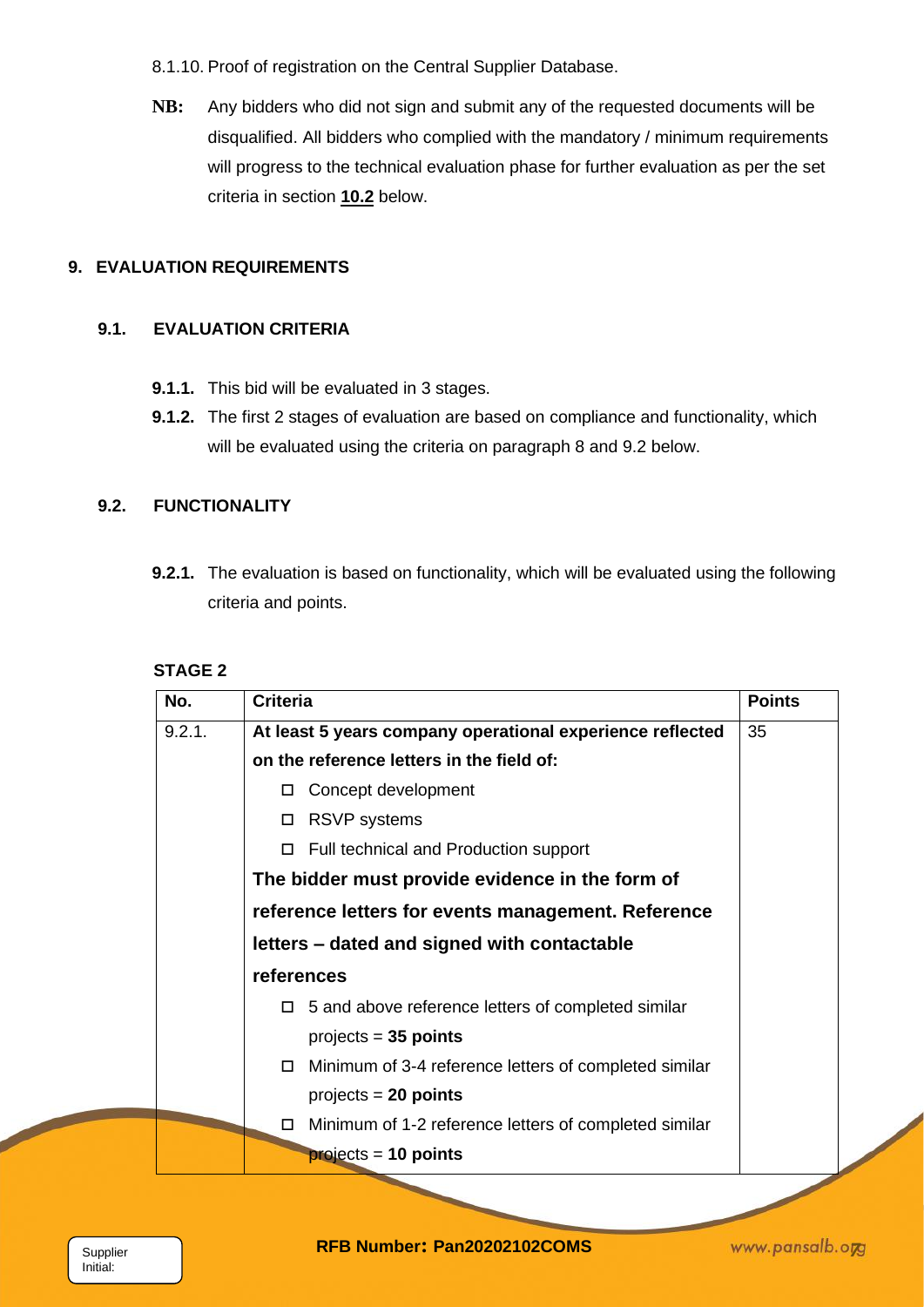| 9.2.2. | Bidder to provide "Portfolio of Evidence" (POE) of a minimum      | 30 |  |  |
|--------|-------------------------------------------------------------------|----|--|--|
|        | of three (3) events above the value of R3 million completed in    |    |  |  |
|        | a digital format submitted with a bid. POE to be aligned to the   |    |  |  |
|        | reference letters submitted                                       |    |  |  |
|        | A minimum and above the value of R3 million $=$ 30<br>0.          |    |  |  |
|        | points                                                            |    |  |  |
|        | A minimum value of R2 million $= 20$ points                       |    |  |  |
|        | $\Box$ A minimum value of R1 million = 15 points                  |    |  |  |
| 9.2.3. | Project Plan (Gantt Chart). The bidder must provide a high-<br>20 |    |  |  |
|        | level project plan which demonstrate the following:               |    |  |  |
|        | Planning and conceptualization<br>□                               |    |  |  |
|        | Target dates (25 March 2022)<br>0                                 |    |  |  |
|        | Provision for space requirements                                  |    |  |  |
|        | Full Production & Technical setup                                 |    |  |  |
|        | Planning the marketing and promotional material<br>□              |    |  |  |
|        | Mapping out the event schedule<br>0                               |    |  |  |
|        | RSVP processing<br>□                                              |    |  |  |
|        | Close-out report<br>□                                             |    |  |  |
|        | The bidder must provide a high-level project plan should          |    |  |  |
|        | demonstrate efficient management of the entire project            |    |  |  |
|        | from inception to conclusion $= 20$ points                        |    |  |  |
|        | Non-compliance with all the above criteria = $0$                  |    |  |  |
| 9.2.4. | Dedicated Project Manager with relevant expertise in              | 15 |  |  |
|        | providing project management service. At least 5 years'           |    |  |  |
|        | experience in providing required project management               |    |  |  |
|        | services. The bidder to provide a dedicated Project Manager       |    |  |  |
|        | Curriculum Vitae (CV) with proof of years of relevant             |    |  |  |
|        | experience. The Project Manager's CV must reflect the             |    |  |  |
|        | following requirements. Must have minimum NQF Level 6             |    |  |  |
|        | qualification on Project Management or Events                     |    |  |  |
|        | Management (or both)                                              |    |  |  |
|        | Must have above 5 years' experience in Events<br>0                |    |  |  |
|        | Management $= 15$ points                                          |    |  |  |
|        | Must have a 3 years' experience in Events<br>$\Box$               |    |  |  |
|        | Management $= 10$ points                                          |    |  |  |
|        |                                                                   |    |  |  |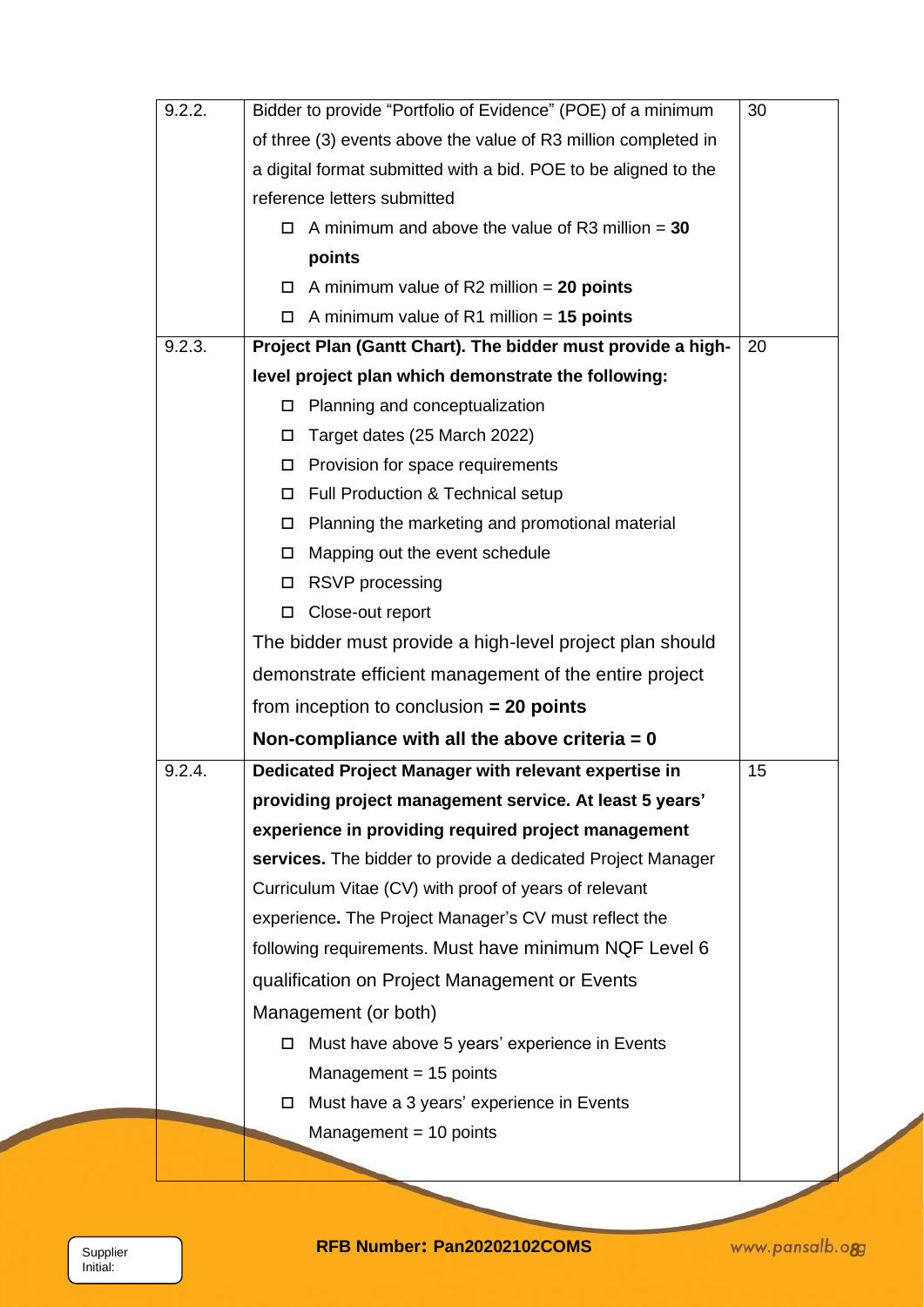**9.2.2.** Bidders who obtain less than the minimum threshold of 75 points will be declared non-responsive and therefore will not be eligible for evaluation of BBBEE & Price Preference.

## **STAGE 3**

## **9.3. B-BBEE AND PRICE**

- 9.3.1. This stage of evaluation is based on price and preference.
- 9.3.2. Price will be considered on a total budget and management fee to be charged by the bidder.
- 9.3.3. BBBEE will be evaluated using the following criteria as the tender price is estimated to be below R50 million, the tender responses will be evaluated on the 80/20 -point system.

| <b>BBBEE STATUS LEVEL OF</b><br><b>CONTRIBUTOR</b> | <b>NUMBER OF POINTS (80/20</b><br><b>SYSTEM)</b> |  |
|----------------------------------------------------|--------------------------------------------------|--|
|                                                    |                                                  |  |
| 1                                                  | 20                                               |  |
| $\overline{2}$                                     | 18                                               |  |
| 3                                                  | 14                                               |  |
| $\overline{4}$                                     | 12                                               |  |
| 5                                                  | 8                                                |  |
| 6                                                  | 6                                                |  |
| $\overline{7}$                                     | $\overline{4}$                                   |  |
| 8                                                  | $\overline{2}$                                   |  |
| Non-compliant contributor                          | $\overline{0}$                                   |  |